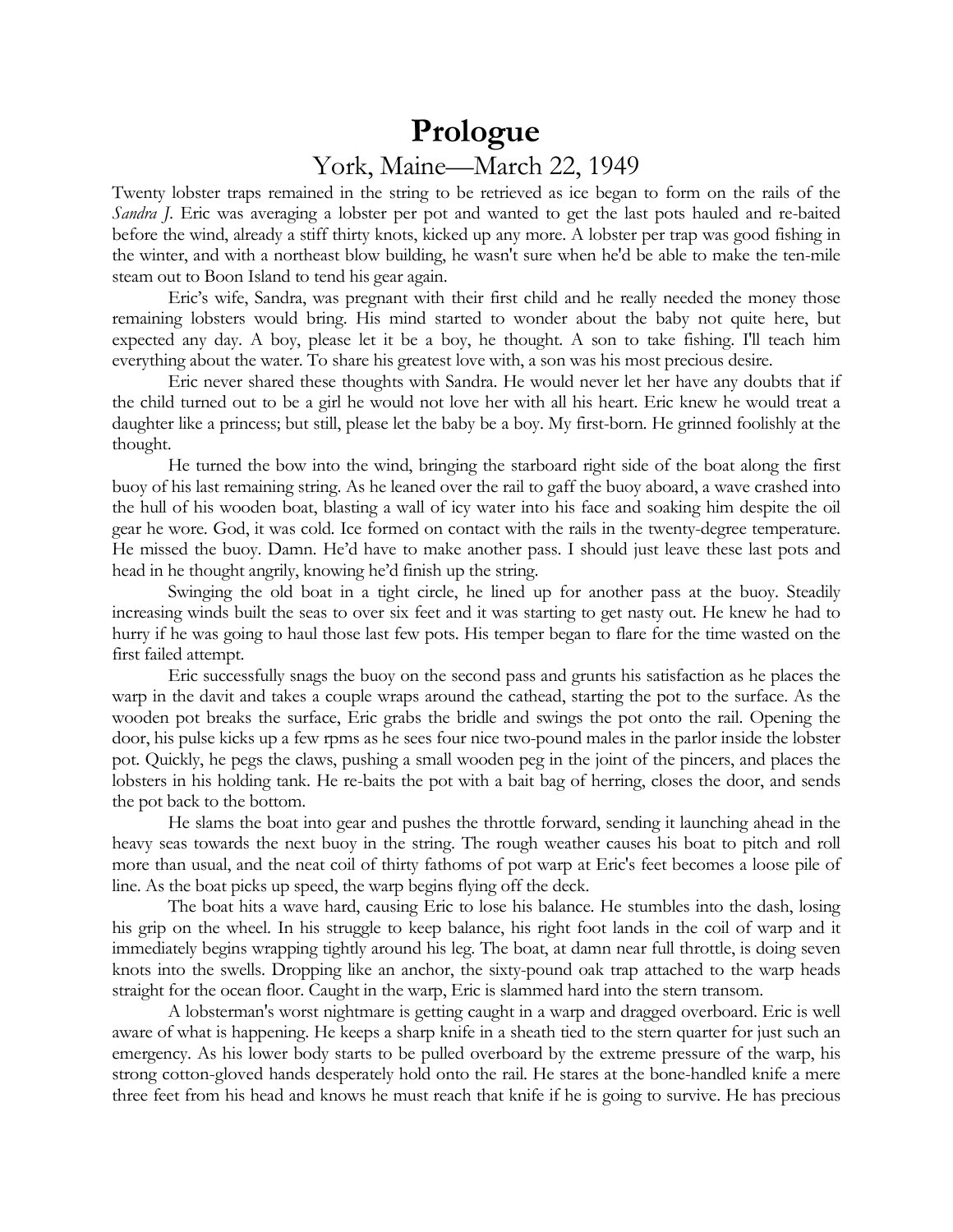few seconds to act.

Time slows and each second becomes a still frame during his struggle to reach the knife, like a page turned slowly in a book. With the knife less than a foot from his left hand and with a strength born of desperation, he releases his left hand from the rail and makes an attempt at the knife. The fingers of his right hand are torn free and his body is quickly engulfed by the North Atlantic like a flash of lightning.

The shock of the freezing water steals the breath from his lungs, as he feels himself being pulled down. Eric's last thought is he has failed Sandra and his unborn child. He knows he will never see his baby. Mercifully, darkness comes overtakes him, like a candle blown out by the wind.

The next day the Coast Guard finds the *Sandra J* piled up on the rocks of Boon Island. The same day Eric's son, Benjamin, is born during the worst nor'easter in years.